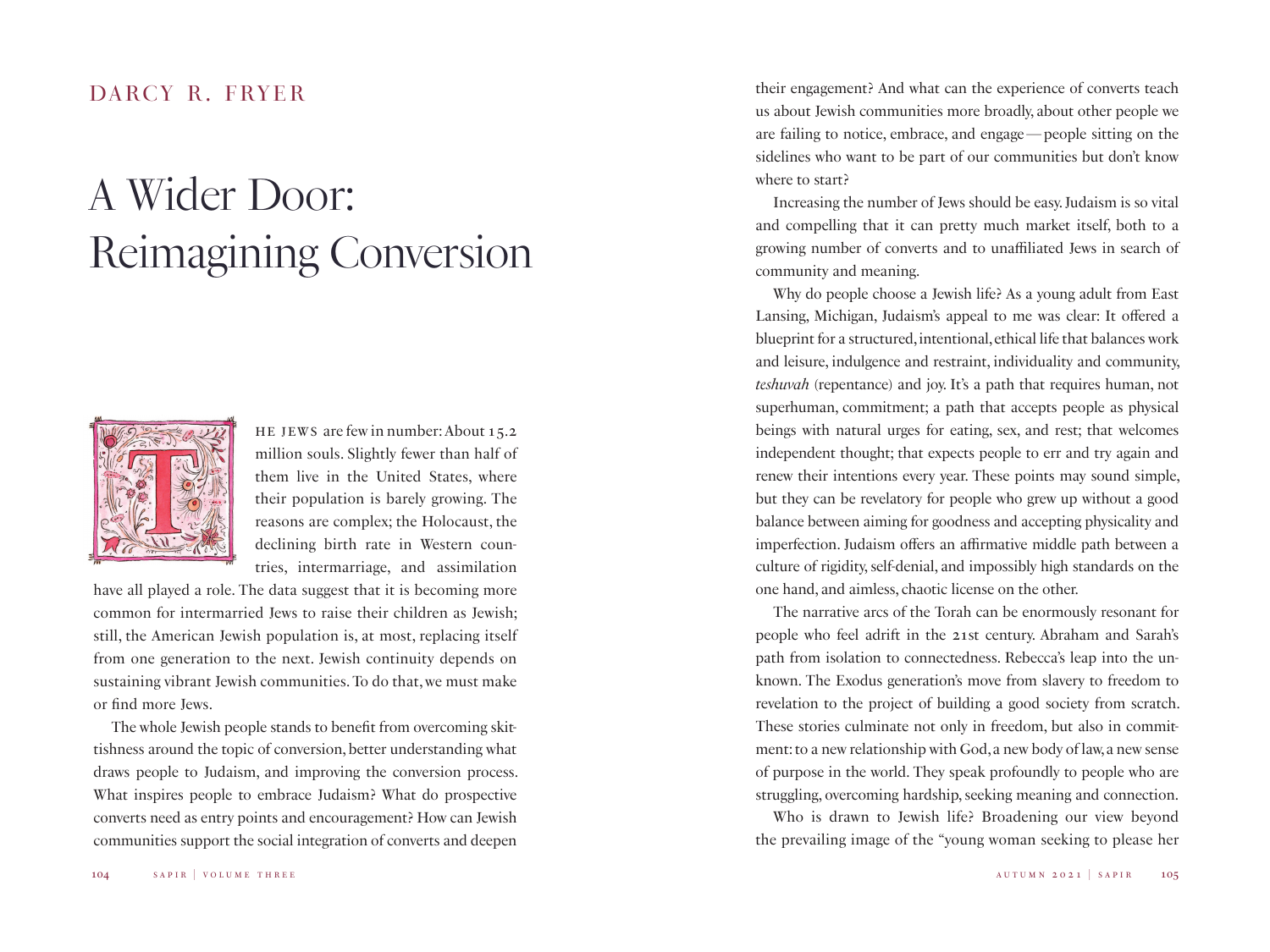prospective Jewish in-laws" reveals many other people who are seeking models of how to live thoughtfully and ethically in the context of a strong community.

These are often people who stand on life's thresholds: twentysomethings designing their adult lives for the first time; new parents thinking deeply about how to do well by their children; single parents who find in Judaism a means of creating a loving, orderly, fulfilling life for their families; older adults stepping back from earlier structures and renewing their search for meaning; people whose lives have been upended by personal tragedy, migration, or divorce. Judaism's home-based, do-it-yourself elements appeal to those trying to create warm homes and rich family traditions. Judaism's practice of partnered or small-group text study is enticing to people who are wrestling with life's big questions.

Designing programs around what people are seeking and that demonstrate Judaism's humane, comforting, and thought-provoking pathways through universal experiences can be our starting point, both for converts and for unaffiliated Jews, bringing many more people through our doors. We could be offering classes and study groups on relationships, parenting, grief, and healing; hosting programs drawing on secular books that embody Jewish ideas, such as Harold Kushner's *When Bad Things Happen to Good People* or Wendy Mogel's *The Blessing of a Skinned Knee*; or drawing attention to popular practices like the "tech Shabbat," taking a weekly break from technology. In 2010, about 200,000 people strolled through Sukkah City—an assembly of creatively envisioned sukkot scattered throughout Manhattan's Union Square—exploring ideas of shelter, environment, and impermanence through a Jewish lens. Given that camp and nursery school are necessities for many families, what would it look like to open more Jewish camps and nursery schools to non-Jewish children? Don't reduce the Jewish content—just open the doors and see who wants to enter. What treasures from Jewish tradition can we offer the wider public, knowing that for some, this may spur a deeper exploration of Judaism or set them on a path to conversion?

What treasures from Jewish tradition can we offer the wider public, knowing that for some, this may spur a deeper exploration of Judaism or set them on a path to conversion?

Prospective converts' initial encounters with rabbis and synagogues tend to feel very high-stakes. The motivations for conversion are often momentous, raw, and deeply private, and it is hard to go public about one's intention to change a foundational piece of one's identity. Social anxiety is also high: Who will my people be? Will this new group accept me? How do I avoid embarrassment? At the same time, the exclusive, inward-looking character of Jewish communities can make it hard to enter a synagogue for the first time. Sincere seekers can get scared off easily.

We need a broad variety of accessible, low-key entry points into Jewish communities. I admire the numerous "Introduction to Judaism" classes that synagogues, Jewish learning institutes, Chabad, and other organizations run. But I feel some unease about relying on them as the primary path to conversion—not everyone has the time, transportation, child care, or financial resources to take advantage of yearlong conversion courses. Moreover, Judaism is a religion of *doing*, with practices that pervade daily life and require a lot of individual initiative. Highly structured, all-encompassing, rabbi-led "Introduction to Judaism" courses seem like an awkward fit for Judaism as it is lived day by day. Many people are riveted by the complexity of Judaism, its lay-led communities, and its relative lack of doctrine. How can outreach and the conversion process be made to capture this bottom-up spirit?

I feel lucky that my own conversion process mimicked what Jews